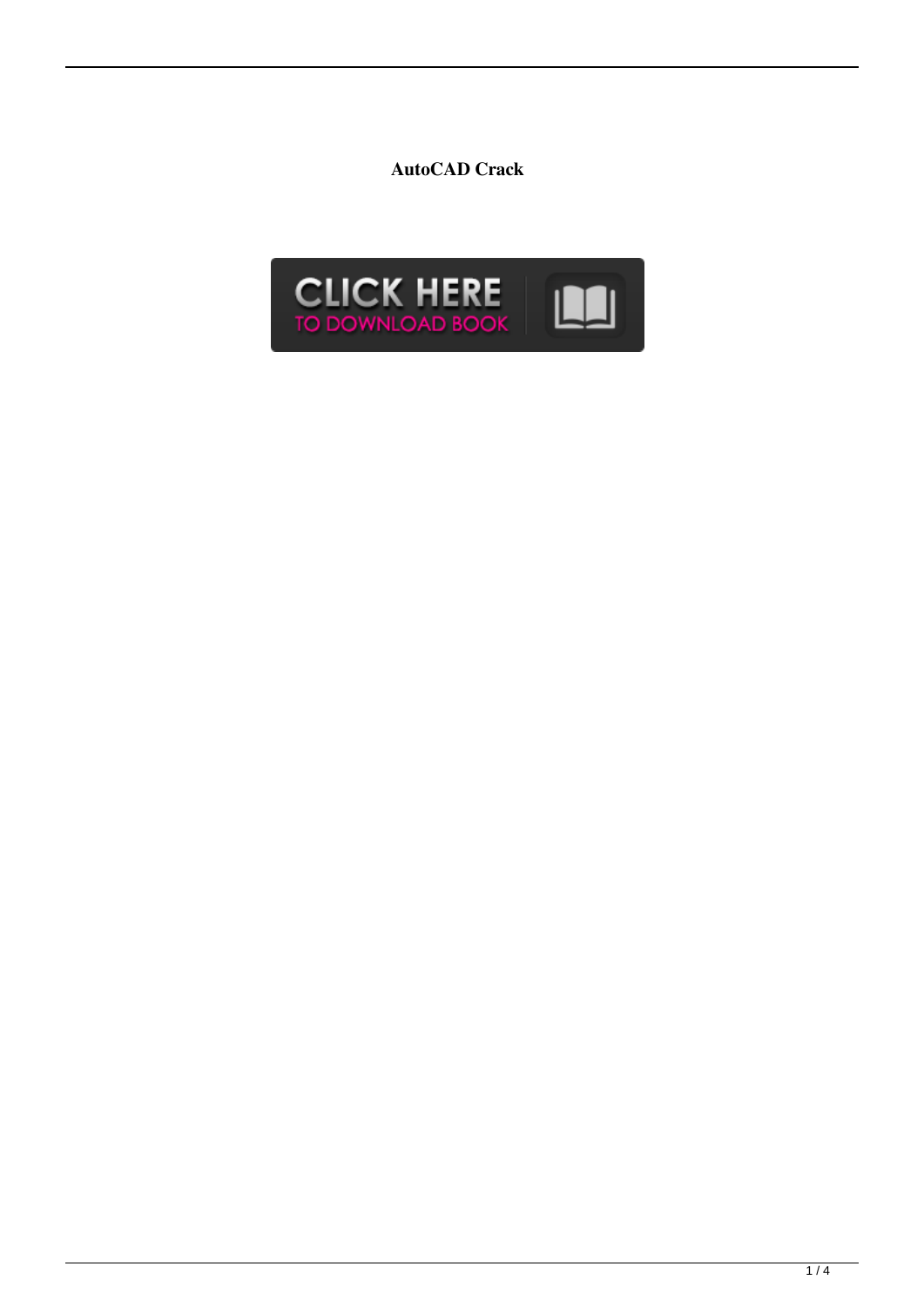## **AutoCAD Crack (LifeTime) Activation Code [Updated-2022]**

AutoCAD is used in a wide variety of industries, including architecture, civil engineering, construction, manufacturing, plant design, transportation and more. It is sold as a standalone, cloud, or subscription-based offering. AutoCAD is a registered trademark of Autodesk, Inc. and is owned by the Autodesk Intellectual Property Group. The following is a list of AutoCAD features. Features AutoCAD currently has may be influenced by the current edition of the software, which is available for both desktop and mobile versions. Import Convert Export Cannot document a part or assembly that does not exist Outputs and provides a variety of files, including as EPS, PDF, SVG, DWF, CDR, and DXF. The ability to save a drawing as a DWF, which is an AutoCAD native file format. Email and file-transfer support. Able to copy an existing DWF file and create a new DWF file with new dimensions and properties. Right-click menus provide a "rotate" function to rotate a drawing by a certain angle, a "select edges" function to select a whole edge with one click, and a "rotate by" function to rotate the drawing by a certain angle. Camera tools, including "Isometric", "Photometric", "3-Point" and "Directional" cameras. "Snap", "Distribute", and "Merge" functions. Quick 3D wireframe rendering. Accelerates the creation of CAD drawings with symbols that can be created using the Tools/Symbols menu. Other CAD drawing tools. Text tool. 2D/3D vector drawing tools. Topological editing, polygon tool, freehand line tool, freehand surface tool, and path tool. Library function. Some of the current drawing functions include drawing arc, spline, and polyline. Planes and lat/long. Multiple drawings. Support for graphics tablets and other input devices. Support for graphics tablets and other input devices. Tools AdvanceCAD Window App tutorial window Automatically generate coordinate system data App template window The Template Wizard: Run a sample template and customize to your own template. AutoLIS

### **AutoCAD Product Key**

Other CAD applications Other CAD applications include FreeCAD, OpenSCAD, CorelDRAW, Sketchup, Inventor and Grasshopper. Many of these applications share core functions and are cross-platform. FreeCAD, a Free and Open Source CAD/CAE application, is available on Windows, Linux and OS X, and supports rendering in OpenGL and OpenVG. See also Comparison of CAD editors for CAD file formats AutoLISP Comparison of CAD software Comparison of computer-aided design editors for interactive computer-aided design Comparison of CAD editors for Computer-aided manufacturing References External links CAD Category:Computer-aided design Category:Engineering software Category:Computer-aided design software Category:Digital lighting Category:Computer-aided design software for Linux Category:Discontinued software Category:Science software for Linux Category:Science software for Windows Category:Videotelephony Category:3D graphics softwareTransport of biomolecules across biomimetic lipid bilayers: studies with horseradish peroxidase. Transport of horseradish peroxidase (HRP) across the membranes of a series of artificial lipid bilayers, composed of phosphatidylcholine (PC) and/or phosphatidylethanolamine (PE) mixed with palmitoyloleoylphosphatidylcholine (POPC), was studied by electrophoretic, electrophysiological, and fluorimetric methods. The results indicate that: (1) aqueous-phase equilibria control the free-energy surface of HRP transport across PC/PE membranes; (2) in agreement with earlier studies, when PC and PE are equimolar, the free-energy surface for transport is relatively flat. When PE is 10 times more abundant than PC, there is a significant rise in the free energy for transport of HRP into the membrane interior, presumably due to an additional electrostatic interaction between the enzyme and the membrane; (3) membrane-bound enzyme displays a low (approximately 10%) transmembrane pH gradient. Further, the results show that the transport of HRP is slightly faster when the ionization potential of the membrane is low.Q: What's the best way to copy static html (html  $+$  js) into a Django project? I've been writing a1d647c40b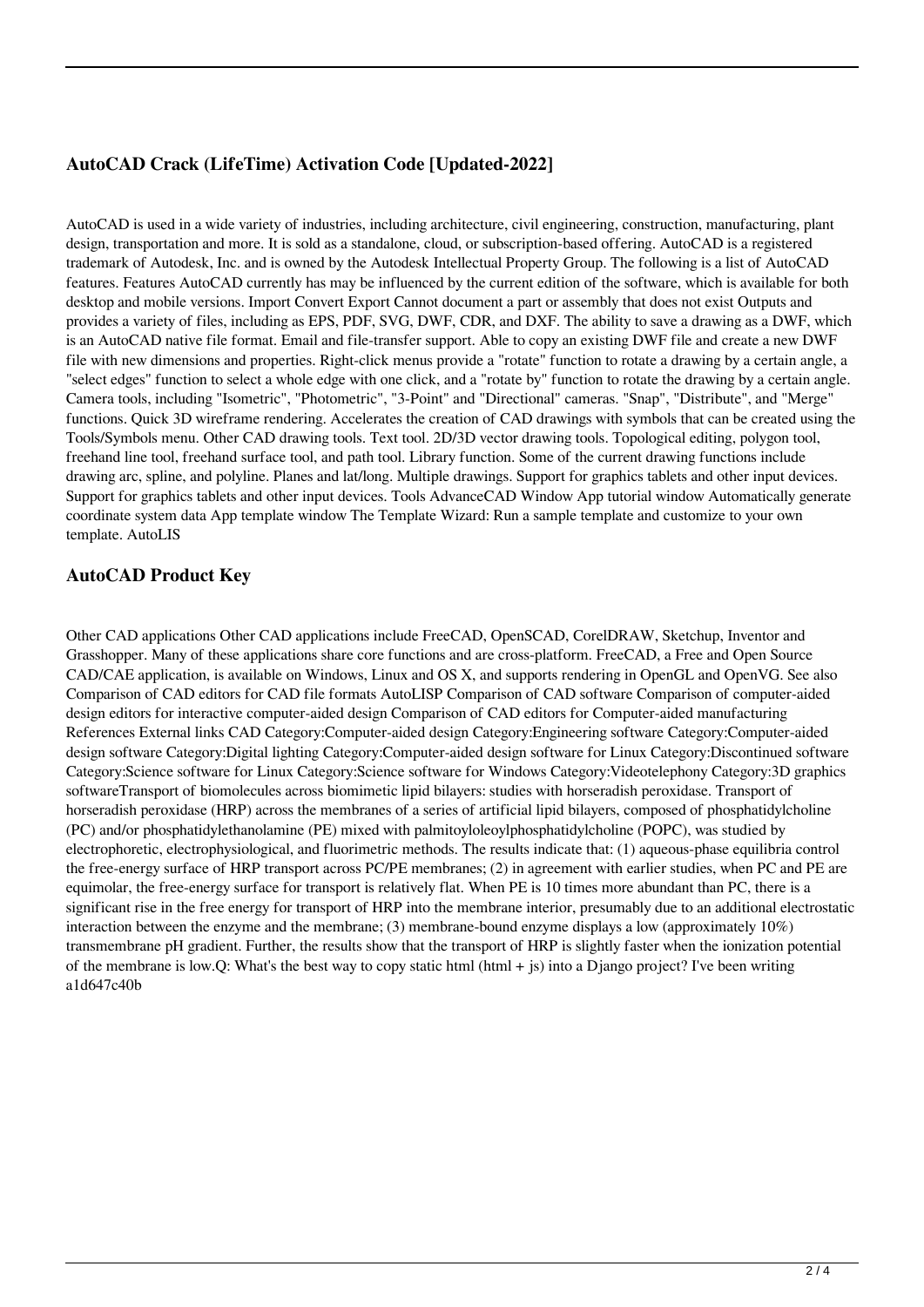#### **AutoCAD Crack + Full Product Key**

Launch Autodesk AutoCAD: Step 1: Open a blank drawing. Step 2: Make sure that the Drawing tool is on your shortcut bar by choosing Tools > Drawing. Step 3: Choose a Model and select a Drawing from your hard drive. You can choose any file to use as the Model. For the Drawing, choose the one that you want to use. Step 4: Drag the new Drawing onto the screen. Step 5: Right-click and choose Print to press the Print button. Step 6: You are done. Combination of human endoglin and other components improves adhesion, migration and proliferation of endothelial progenitor cells. Endoglin is a member of the transforming growth factor-beta receptor family and is expressed on endothelial cells, megakaryocytes, and hemangioblasts. We have shown that cell adhesion and migration of umbilical cord vein-derived EPCs are improved by the addition of anti-endoglin antibody. However, we have also shown that EPCs had decreased proliferation with prolonged culture. We sought to determine the effect of endoglin-blocking antibodies on proliferation of EPCs in vitro. Human EPCs were cultured on dishes coated with human endoglin and other components for 5 days. Proliferation of EPCs was measured by Ki67 staining and WST assay. The results showed that anti-endoglin antibody inhibited proliferation of EPCs, which was ameliorated by the addition of other factors. This study suggests that the use of endoglin-blocking antibodies might improve EPC differentiation and possibly benefit cell therapy in the treatment of vascular diseases.Q: Why is this javascript function not working? I've written this function which takes 2 arrays and it sorts them first by month then by year. It does the sorting very well except one thing. When a year is the same in both arrays, it treats it as a random year. I've tried changing how the sorting is being done using the orderBy and orderByDesc functions, but it doesn't seem to matter where the sorting takes place, it's always treating it as a random year. I've included my entire code below, with the function in the middle. var compareYearAndMonth = function(year1, month1, year2, month2){ if(year1 === year2 && month1

#### **What's New In AutoCAD?**

Send feedback through annotations or comments, also in PDF format, and import it into your AutoCAD drawing. Markup assist is an intelligent search tool that helps you find and make corrections in your drawings. Drawings can be searched for particular objects such as geometric features, text, dimensions or lines. Improved HATCH: Add hatch pattern styles using the New Pattern and Edit Pattern tools. Hatch tools: the Edit Hatch tool can create new hatch patterns, and the New Hatch tool can create a hatch pattern from scratch. Geometric hatch patterns can be saved and later modified and reused. The Revise tool adjusts geometric hatch patterns that have been previously saved. New geometric hatch pattern styles can be created in Excel. (video: 1:18 min.) Work with digital line styles in the same way as you work with paper-based line styles, such as importing, editing, saving, importing from Excel or digital profiles. New Word Wrap properties: New Word Wrap properties – available in Snap, Align and Arrange tools. Text wrapping can now be applied in all tools that accept text. Justify text can be turned on or off, and can be applied in all tools. In the Tools menu, Justify can be found under Format Text. You can also turn on the EZSJ text justification feature in the viewports toolbar. (video: 1:16 min.) Double click the Endpoint button in the Quick Properties palette to create a new endpoint. The Fillet tool can now be used in the command line to create new fillets. The Dashed Line tool now has a new Look property that can be set to Free-form or Round. The Dash Style dialog box has a Dashed Line button to set the diameter of the dash pattern. (video: 1:15 min.) Reduced noise and fewer zoom in/zoom out steps. A new QuickScale feature is included in the View menu. When you press Alt+Z, the Zoom slider is automatically set to the current zoom level. Add and remove labels: Add or remove labels from existing annotative, dimensioned, dimensionless or text objects. (video: 1:15 min.) Importing labels from design reviews: